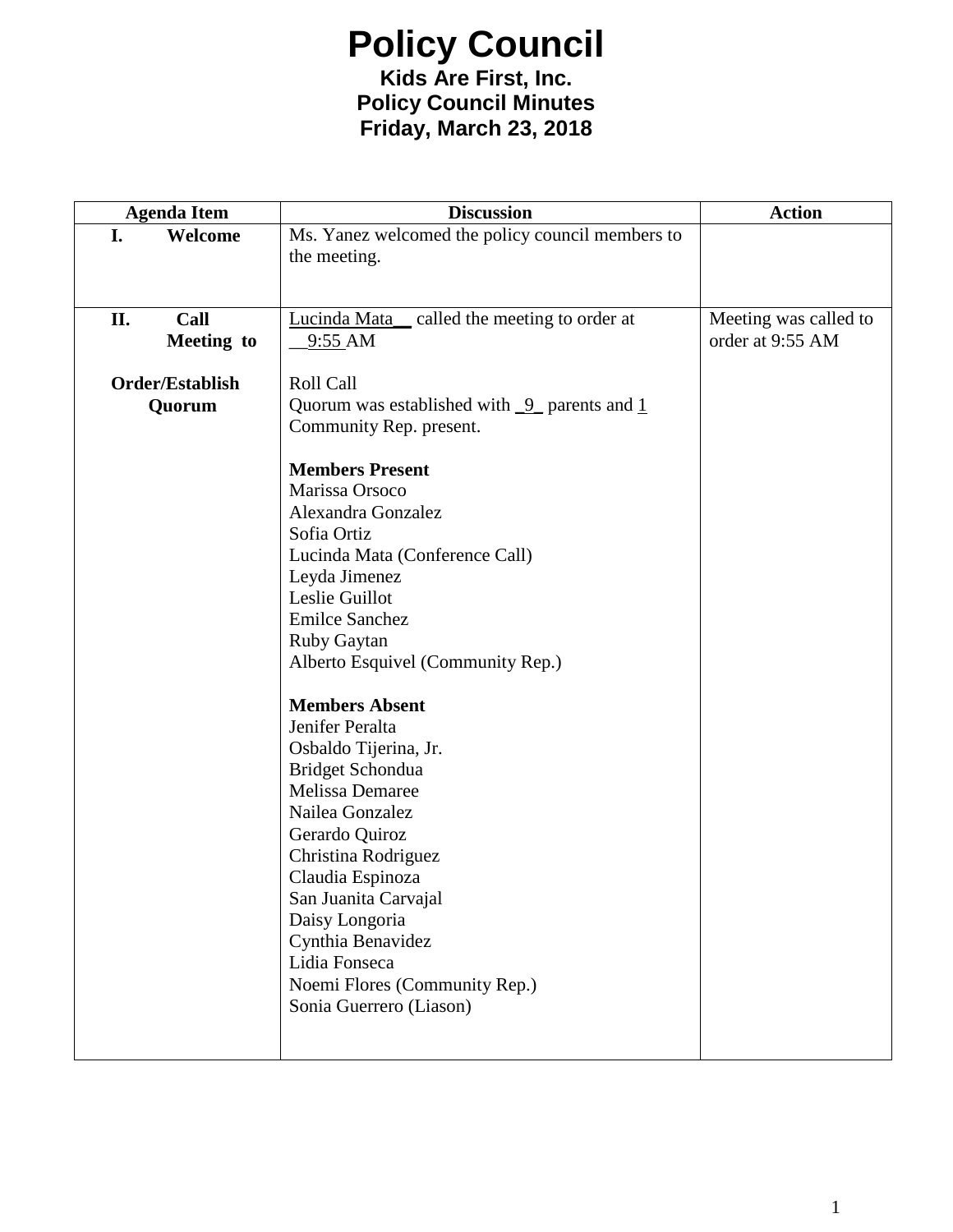# **Policy Council**

#### **Kids Are First, Inc. Policy Council Minutes Friday, March 23, 2018**

|     | <b>Agenda Item</b>                   | <b>Discussion</b>                                                                                                                                                                                                                                                                                                                                                                        | <b>Action</b>                                                                                                                             |
|-----|--------------------------------------|------------------------------------------------------------------------------------------------------------------------------------------------------------------------------------------------------------------------------------------------------------------------------------------------------------------------------------------------------------------------------------------|-------------------------------------------------------------------------------------------------------------------------------------------|
| Ш.  | <b>Approval of</b><br><b>Agenda</b>  | Approval of agenda                                                                                                                                                                                                                                                                                                                                                                       | Motion to approve<br>agenda was made by<br><b>Ruby Gaytan</b><br>Seconded by<br><b>Alexandra Gonzalez</b><br>Motion carried               |
| IV. | <b>Approval of</b><br><b>Minutes</b> | Approval of February 26, 2018 minutes                                                                                                                                                                                                                                                                                                                                                    | Motion to approve<br>$02/26/18$ meeting<br>minutes was made by<br>Alberto Esquivel<br>Seconded by Ruby<br>Gaytan<br><b>Motion Carried</b> |
| V.  | <b>New</b><br><b>Business</b>        | <b>Program Director Report/Communication</b><br>Alicia Yanez, CEO/Program Director notified the<br>Policy Council that Kids Are First, Inc. would be<br>providing a Parent Curriculum Presentation for all<br>the centers.<br>Ms. Yanez shared with the policy council the results<br>for the CLASS review. She explained that the<br>CLASS results showed that they had done very well. | Informational                                                                                                                             |
|     |                                      | <b>Director of Operations</b><br>Velma McNeil, Director of Operations presented her<br>report for the month of February 2017.<br>See attached report                                                                                                                                                                                                                                     | Informational                                                                                                                             |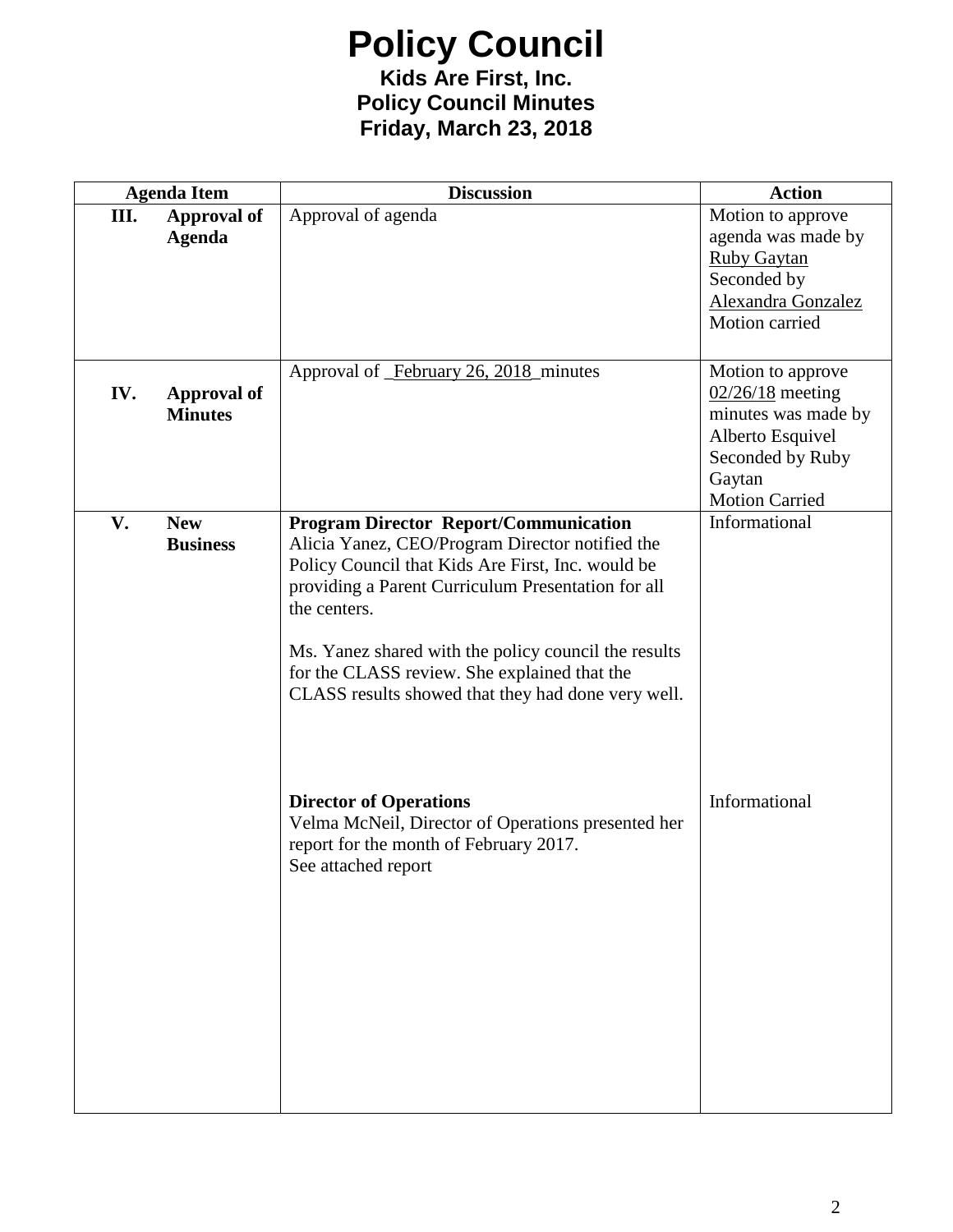# **Policy Council**

#### **Kids Are First, Inc. Policy Council Minutes Friday, March 23, 2018**

| <b>Agenda Item</b>         | <b>Discussion</b>                                                                       | <b>Action</b>                                         |
|----------------------------|-----------------------------------------------------------------------------------------|-------------------------------------------------------|
| <b>Approval of Reports</b> | <b>Financial Report</b>                                                                 | Action                                                |
|                            | Alicia Yanez, CEO/Program Director presented the<br>Financial Report for February 2018. | Motion to approve the<br>following reports was        |
|                            | <b>Credit Card Report</b>                                                               | made by Emilce                                        |
|                            | Alicia Yanez, CEO/Program Director presented                                            | Sanchez                                               |
|                            | Credit Card report for February 2018.                                                   | Financial<br>Report                                   |
|                            | <b>In-Kind Report</b>                                                                   | Credit Card                                           |
|                            | Alicia Yanez, CEO/Program Director presented In-                                        | Report                                                |
|                            | Kind Report for February 2018                                                           | In-Kind Report<br><b>CACFP</b> Report                 |
|                            | <b>CACFP Report</b>                                                                     | Enrollment                                            |
|                            | Alicia Yanez, CEO/Program Director presented                                            | Report                                                |
|                            | CACFP Report for February 2018.                                                         | Attendance                                            |
|                            | <b>Enrollment Report</b>                                                                | Report<br>Hire/Terminati                              |
|                            | Velma McNeil, Director of Operations presented                                          | on Report                                             |
|                            | Enrollment Report for February 2018.                                                    | Seconded by Alberto                                   |
|                            | <b>Attendance Report</b>                                                                | Esquivel                                              |
|                            | Velma McNeil, Director of Operations presented                                          | Motion carried                                        |
|                            | Attendance Report for February 2018                                                     |                                                       |
|                            | <b>New Hire/Termination Report</b>                                                      |                                                       |
|                            | Alicia Yanez, CEO/Program Director presented New                                        |                                                       |
|                            | Hire Termination Report for the month of February<br>2018.                              |                                                       |
|                            |                                                                                         |                                                       |
| <b>School Readiness</b>    | <b>Approval of Audit</b>                                                                | Action                                                |
|                            | School Readiness Data Analysis Report                                                   |                                                       |
|                            |                                                                                         | Motion to approve the<br><b>School Readiness Data</b> |
|                            |                                                                                         | Analysis Report was                                   |
|                            |                                                                                         | made by Leslie Guillot                                |
|                            |                                                                                         | Seconded by Emilce                                    |
|                            |                                                                                         | Sanchez                                               |
|                            |                                                                                         | Motion carried                                        |
|                            |                                                                                         |                                                       |
|                            |                                                                                         |                                                       |